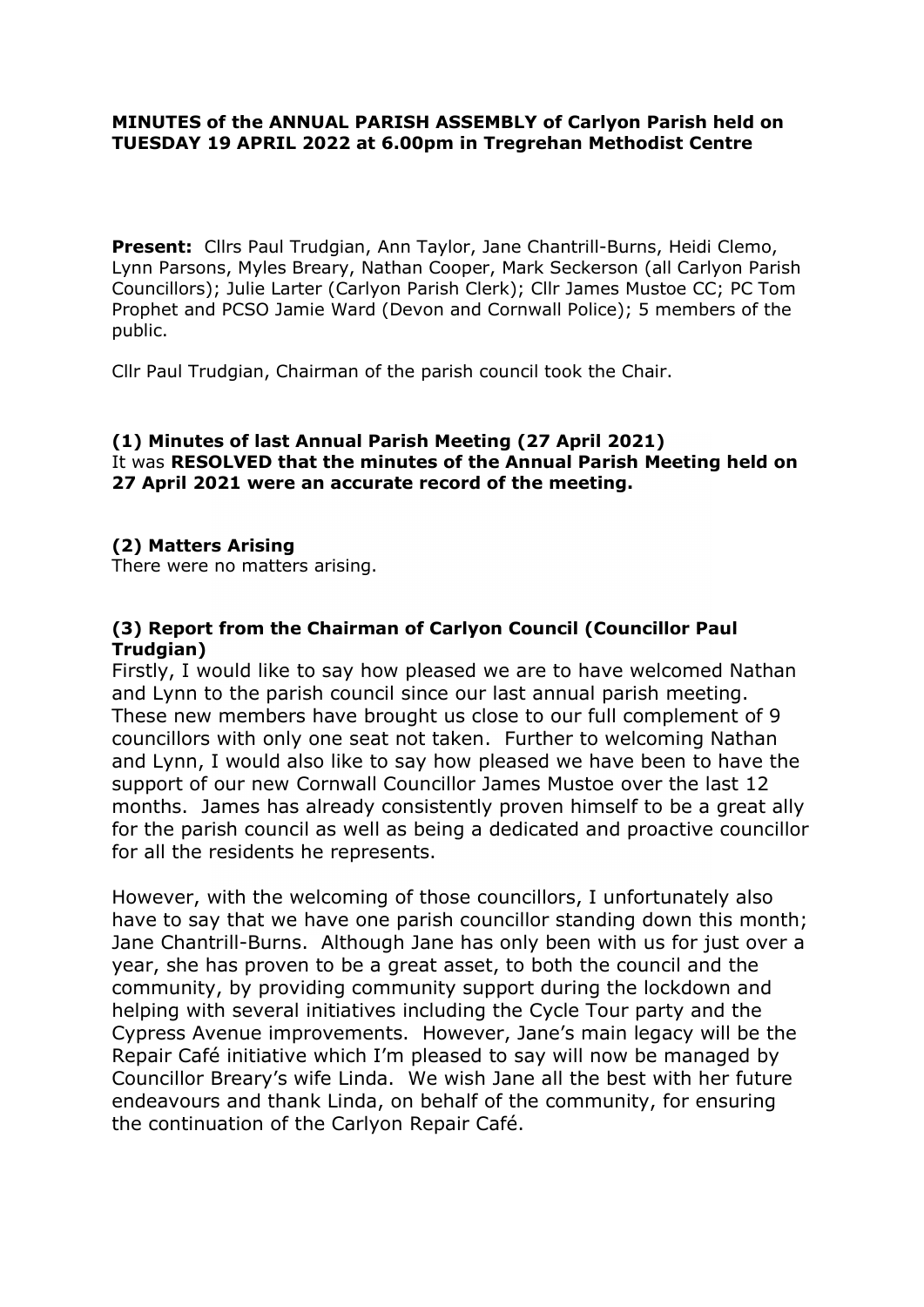In consideration of what we've achieved as a parish council since our last annual meeting we have considered 42 planning applications. As I stated last year, whilst we will always robustly defend against unsuitable development, I do see the number of private individuals seeking to improve and invest in their homes, as a positive sign that this parish continues to be a highly desirable location to live in.

Of course, it is one of the key functions of a parish council to protect and enhance this desirability through improving maintenance of our common areas and, wherever possible, delivering visual, amenity and community cohesion improvements through parish projects. Consequently, I'm delighted to say, that in addition to the everyday business of the council, we have, in the last 12 months, delivered a host of projects including:

The Cycle Tour Party which was attended by around 800 people from our community and the surrounding area, providing a great family day out and supporting several local and national charities.

A second parish newsletter which was sent out to all households last summer and will be followed by a third issue in July/August this year.

The commencement of improvements to Cypress Avenue; a first step in the parishes' long held wish to enhance Cypress Avenue as a gateway into the Carlyon Bay area. A project that will likely take several years and significant volunteer support;

Supporting Sea Road residents in the management of visitor parking, and preventing unsafe and non-visitor parking, through the provision of parking cones during the summer season;

The purchase and installation of dog stations at Tregrehan's Jubilee field and the Carlyon Fields to help prevent dog fouling from ruining the enjoyment that our residents, and visitors, get from these fantastic amenities;

Nominating Beach Road for inclusion to Cornwall Council's '20 is plenty' scheme and also applying to the Community Network Highways scheme for safety improvements on Bodelva Hill to prevent speeding near the children's play area.

In addition to these projects, we also have several projects waiting in the 'wings' that we have previously agreed and will be delivering over the coming year; they include:

The Jubilee Beacon lighting ceremony on June 2nd in Carlyon Bay which is shaping up to be a great event with four live bands already booked,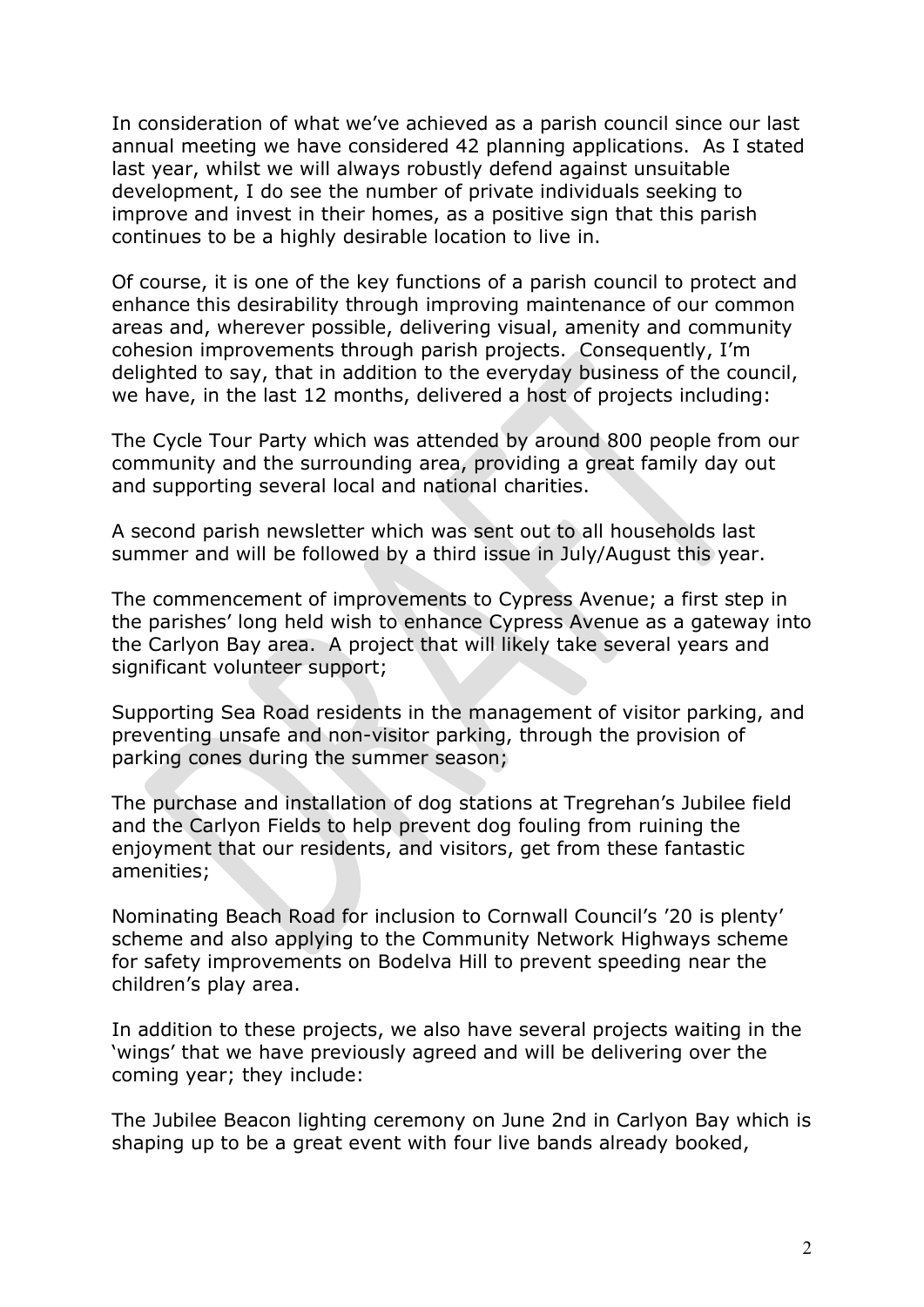alongside catering and refreshment and a host of stalls still to be announced, including local charities;

The installation of a plaque for the 'Queens Canopy' tree planted in Tregrehan's children's play area earlier in the spring, and a further granite plaque to commemorate the jubilee alongside the other plaques from the silver, golden and diamond jubilee's;

The provision of local history boards on Beach Road and in Tregrehan explaining the social, industrial and geographical history of the respective areas;

The devolution of the Tregrehan fields from Cornwall Council into the ownership of the parish council;

Preparing to, hopefully, extend the parish council's lease on the Carlyon fields so we can continue to maintain them for everybody's enjoyment;

Considering the purchase of the Tregrehan Chapel to protect this community asset for the long-term future and ensure its continued use as a community amenity;

The ratification of the Neighbourhood Development Plan which has now, thanks to Robin Malcolm and Juliet Aylward, been finalised pending a date for a referendum which will hopefully be in the autumn this year;

As always, I wish to extend the thanks of the parish council to all the community volunteers who have given time to the parish council initiatives this year, including the Cycle Tour party, Cypress Avenue improvements and the Jubilee Beacon ceremony. This thanks also extends to the husbands, wives, partners and children of the parish councillors who very often find themselves being dragged into volunteering, whether willing or not!

On behalf of the parish council I would also like to thank all of the kind residents who have initiated and helped on community driven initiatives over the last year. This has included fantastic work to the Jubilee field in Tregrehan, the set-up of the Carlyon Repair Café, the recent Great British Spring Clean and the efforts I know Tregrehan residents are making to host a jubilee tea party.

Finally, on behalf of the parish councillors, I wish to thank our clerk, Julie Larter, who has once again gone above and beyond for us over the last 12 months, not only in providing professional guidance, but also volunteering for community initiatives outside of her hours of work. Julie is very much an asset to our council.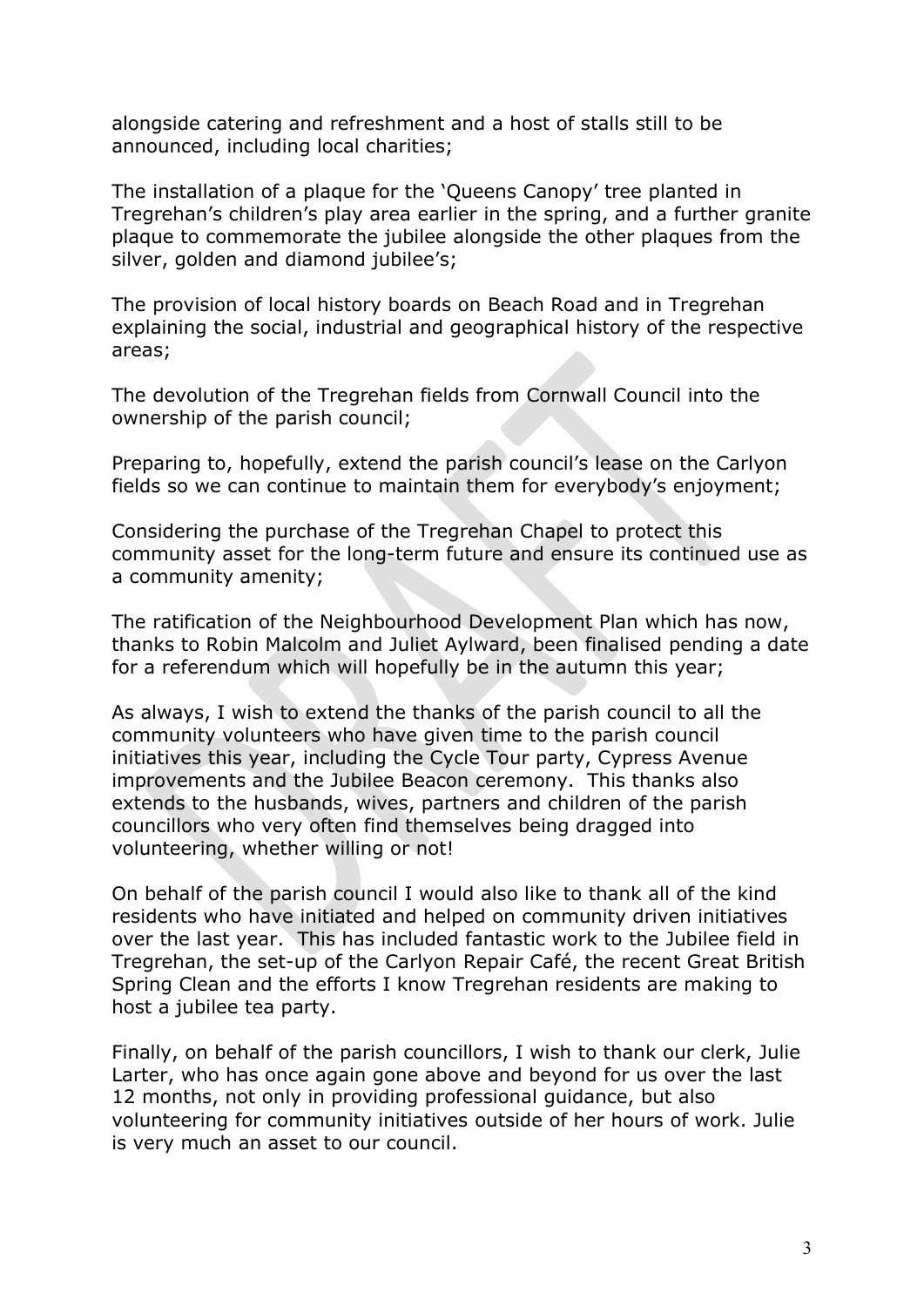## (4) Report from Cllr James Mustoe, Cornwall Council Ward Member for Mevagissey and St Austell Bay

I am pleased to have completed my first year as divisional member for Carlyon Parish and would like to thank the Parish Council, and residents and businesses in general for your warm welcome.

I am pleased to have got stuck in on a variety of local issues since my election last May and in all areas like to work closely with my parish councils to achieve real positive change and help address longstanding issues.

To focus on several in particular I have requested and had several meetings with Cormac, Cornwall Council and the Environment Agency to look at flooding issues above Tregrehan Mills, and hope to get some work done by Cormac to better channel waters where they are supposed to go and stop the footway and Tregrehan Mills from being flooded in times of poor weather.

I am pleased to have worked with Cornwall Council and the Parish Council to get the Parish Council's top priority put through for the Community Network Area Highways Schemes, speed changes and potential traffic calming measures on Bodelva Hill.

We also have seen excellent progress in the improved cycleway and pedestrian footpath on Par Moor Road, which Cormac have been working on in recent weeks, and achieves a substantial dedicated pathway for cyclists and walkers while not reducing the carriageway for vehicles.

I have worked with and joined in with local residents and the parish council on a number of initiatives to both improve community amenity space, as well as helping organise and take part in the Parish Spring Clean both last year and this year. I also continue to include the Parish in my regular ongoing litter pick and beach clean schedule.

I also got involved with the Carlyon Neighbourhood Development Plan and hopefully have unblocked the issues that were delaying it, allowing it to now progress towards what should be a referendum later this year.

I have been particularly pleased to support the Parish Repair Café and some of the past and planned big events in the parish, particularly the events around the Tour of Britain and the planned party for the Jubilee in Carlyon Bay in June.

I have continued to get out and about, meeting local residents, organisations, including Charlestown School, and businesses and always try my best to represent your issues and interests at County Hall.

There are always loads of local casework issues ongoing, particularly regarding potholes and verge trimming – I do my best to get a speedy and positive response once I get involved.

Finally, on a Cornwall-wide note, at Cornwall Council over the past year, I have been pleased to have led on motions removing charges for people purchasing affordable homes, on Cornwall Council declaring an ecological emergency, and most recently, a declaration of solidarity between Cornwall Council and Ukraine.